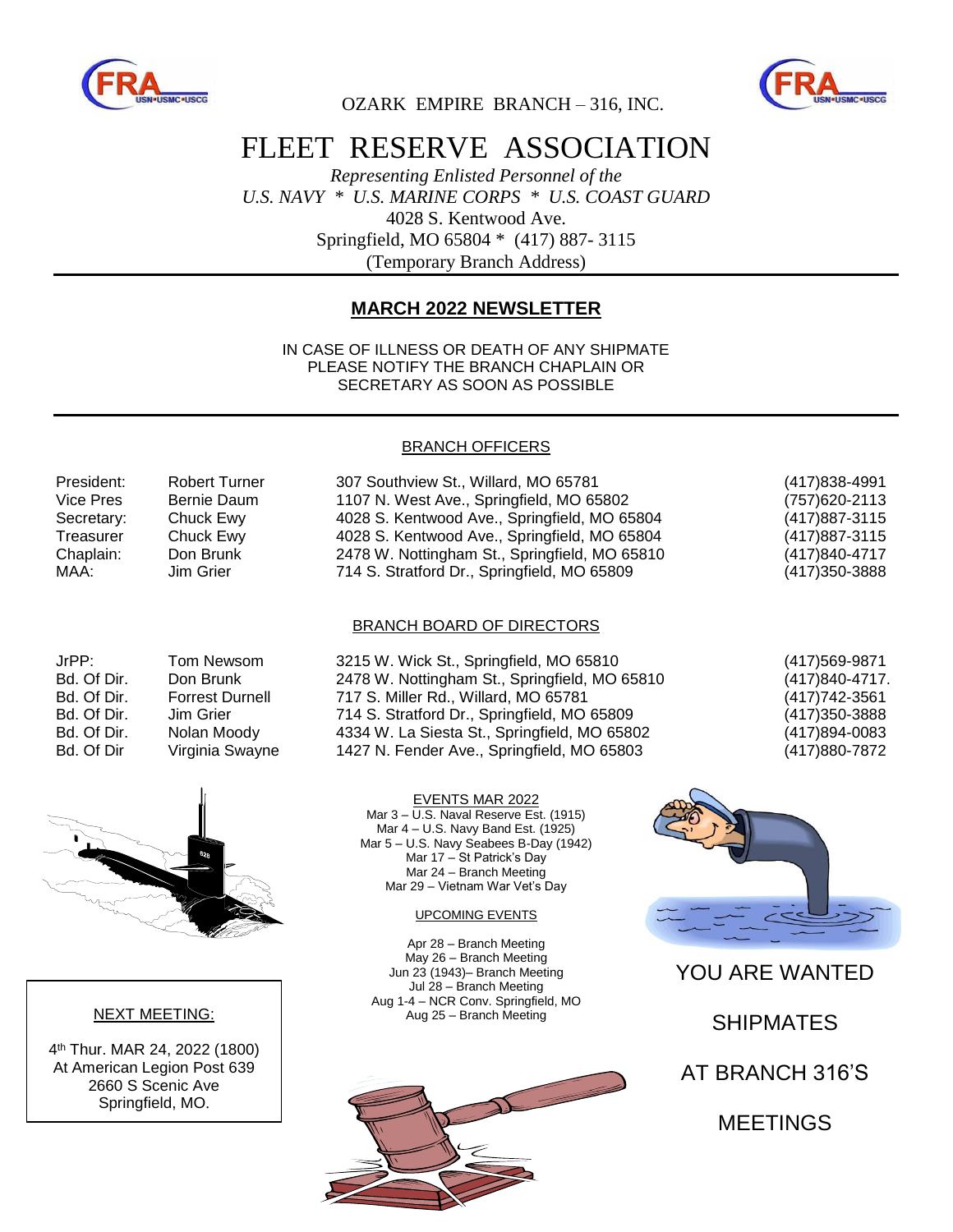## **BRANCH 316'S WEB PAGE (frabr316.org)**

NEXT MEETING: Our next meeting will be Thursday, MARCH 24, 2022, and will commence at 1800. We will meet at the American Legion Post 639, 2660 S Scenic. S/M Chuck Ewy will bring the meal, which will commence at 1700 (5:00 O'clock P.M).

LAST MEETING: S/M President Robert Turner called Branch 316's meeting to order at 1800 with 13 members in attendance as per the list of signatures attached to the minutes: Charles Ewy, Don Brunk, Teri Daniels, Norma Wright, Bernie Daum, Bill Turpin, Tom Newsom, Frank Parker, Jim Grier, Larry Hogue, George Reeve, Rob Turner, and Don Weiss. We also had two visitors: RPNC Maria Behm and S/M Bob Behm. All Shipmates repeated the "Pledge of Allegiance" to the flag and the "Preamble to the Constitution of the FRA". Branch 316 draped our Charter in honor of PNP William E. Starkley. A motion was made by S/M Don Brunk to dispense with reading the minutes of last meeting, JANUARY 27, 2022 and approve as published in the February 2022 Newsletter. Motion seconded by S/M George Reeve and passed.

#### STANDING COMMITTEE REPORTS:

AMERICANISM/PATRIOTISM – S/M Norma Wright reported:

- We are making a trip to Bloomsdale, MO to honor five recipient winners of Branch 316's Essay Contest. S/M Norma Wright, S/M Robert Turner, S/M Chuck Ewy and S/M Don Brunk will be going.
- HOSPITAL S/M Don Brunk reported:
- We had one members report to the Supreme Commander; S/M Joseph S. Ford.
- LEGISLATIVE S/M Robert Turner reported:

No Report

- MEMBERSHIP S/M Chuck Ewy reported:
	- 0 New members, 0 Transfer-Out, 0 Transfer-In, 0 Reinstated, 3 Deletions, 1 Suspension, 1 Members past due, 107 Total active members, 1 Members Past due, 106 Members in good standing.
	- 1 New members, 0 Transfer-Out, 0 Transfer-In, 0 Reinstated, 0 Deletions, 1 Suspension, 1 Members past due, 110 Total active members, 1 Members Past due, 109 Members in good standing.

PUBLIC RELATIONS – S/M Nolan Moody reported:

- No Report
- VETERANS SERVICE S/M Robert Turner reported:
- No Report
- YOUTH S/M Joe Hopkins reported:
	- S/M Secretary made a motion that Branch 316 purchase a USNSCC Flag for the "Greater Ozarks Division" of the Sea Cadets. Motion was seconded by S/M George Reeve and motion passed.
- COMMUNICATIONS S/M Secretary Chuck Ewy made available to all hands:
	- S/M Secretary shared with the branch the forms for the Walter Beal Scholarship. S/M Teri Daniels was interested. Turned over the application to her.
	- S/M secretary let the branch know that RPNC was looking for input to the second Qtr. Newsletter for the NCR.
	- S/M Secretary canvased the branch about the Mid-Year Conference on who might attend.

TREASURERS REPORT

- S/M Chuck Ewy read the Treasurer Report. All bills paid.
- S/M George Reeve made a motion to accept the Treasurers report, seconded by S/M Teri Daniels and passed.
- We received \$52.00 in meal donations. Reimbursed Mary Ewy \$25.00 for making the meal. Deposited the
- remainder of \$27.00 plus a check from George Reeve for \$27.00 for a hat, total of \$54.00. UNFINISHED AND DEFERRED:
	- Discussion was held on the 2022 Convention. A meeting was set for March 10 at 1700 at the American Legion Post 639.

NEW BUSINESS:

- S/M Secretary made a motion that branch 316 donate \$25.00 to branch 298 to help defray the cost of the 2022 NCR Mid-Year Conference. Motion was seconded by S/M Teri Daniels and passed.
- We tabled the discussion to our March meeting on the Downtown Branson Craft Fair.
- S/M Secretary read over the proposed changes to Branch 316's C&BL. They will appear in the March Newsletter and then they will be voted on at our Next Meeting

GOOD OF THE ORDER:

- S/M Secretary presented S/M Robert Turner with his two recruiting awards from National.
- S/M Secretary made available to all members present the "Request Sheets" for donations to the 2022 NCR Convention.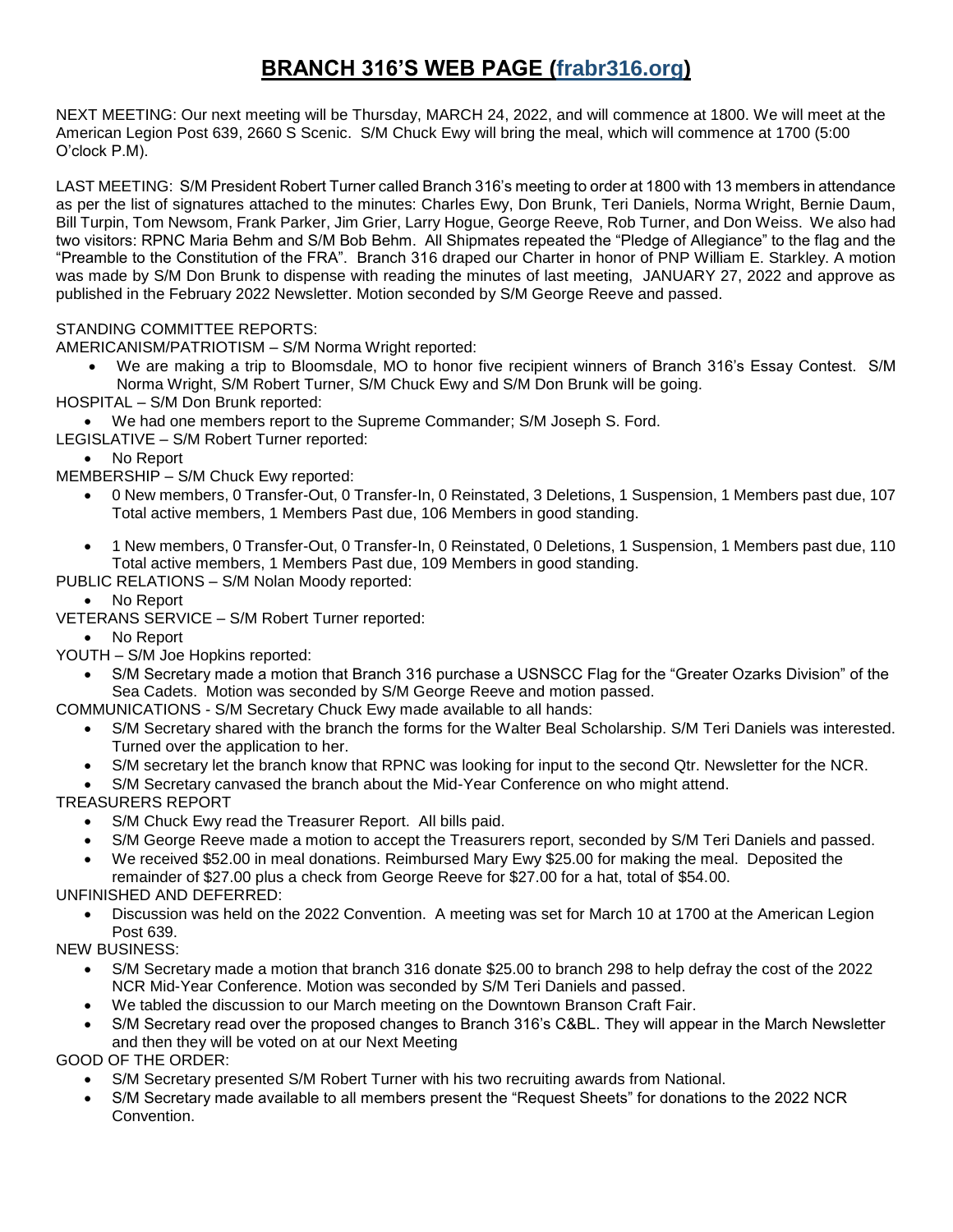RPNC Maria Behm addressed the assembly and talked on membership. She than presented Ozark Empire with the "Charles E. Lofgren Award" for branches. This award recognizes the top recruiting branch in Group III with the highest % gain/no losses in branch membership.

Next meeting will be March 24, 2022 at 1800 (6 P.M.), Meal at 1700 (5 P.M.) Motion by S/M George Reeve to adjourn the meeting, seconded by S/M Teri Daniels and passed. Meeting Adjourned 1942

NEW MEMBERS: S/M George Mason. (Welcome aboard)

MEMBERS WHO ARE PAST DUE: Kenneth Spink

MEMBERS WHO ARE READY TO RENEW THEIR MEMBERSHIP AS OF FEBRUARY 28, 2022: Darin Hargis and James Hawthorne.

MEMBERS WHO ARE READY TO RENEW THEIR MEMBERSHIP AS OF MARCH 31, 2022: Jeffery Morrison MEMBERSHIPS THAT WILL BECOME DUE AS OF APRIL 30, 2022: James Burger, Thomas Newsom, Greg Shilts, and James Zahm.

Shipmates we need you to renew your membership. If you need any assistance, please notify Secretary Ewy at 417-887- 3115 – HM, 417-861-9926 - Cell (If no answer please leave a message) or e-mail me at cmewy@sbcglobal.net. Please contact me to get it corrected if you have sent in your dues and are still in arrears.

THE FOLLOWING MEMBERS HAVE BEEN TERMINATED FOR NON-PAYMENT OF DUES: David McAllister THE FOLLOWING MEMBER HAS REPORTED TO THE STAFF OF THE SURPREME COMMANDER: Robert Cory, Harry Miles, and Robert Parham

THE FOLLOWING SHIPMATE HAS QUALIFIED UNDER C&BL SEC 401 (m), 85 YEARS OF AGE AND AT LEAST 40 YEARS OF CONTINUOUS MEMBERSHIP WILL NOT HAVE TO PAY DUES ANYMORE: Dale Fanning and Henry Malachowski.

SHIPMATES IN GOOD STANDING THAT HAVE ATTAINED 50 YEARS OF CONTINUOUS MEMBERSHIP SHALL NOT BE REQUIRED TO PAY DUES: None

VISITATION: Shipmates, if you are sick or confined to bed please let us know so one of the following Shipmates can come and visit you. Contact: S/M Chaplain – Don Brunk (417-840-4717), S/M Secretary – Chuck Ewy (417-887-3115) or S/M President – Robert Turner (41749 -838-4991).

MARCH 2022 CONTINUOUS MEMBERS: We want to congratulate the following members of Branch 316 for their continuous membership in the FRA.

| Carl Jansen           | 11 Yrs. | Jeff Morrison                                                              | $05$ Yrs. | <b>Robert Turner</b> | 28 Yrs. |
|-----------------------|---------|----------------------------------------------------------------------------|-----------|----------------------|---------|
|                       |         | WE WISH EACH SHIPMATE WHOSE BIRTHDAY FALLS IN MARCH 2022 A HAPPY BIRTHDAY: |           |                      |         |
| Michael Baker         | 74 Yrs. | James Burger                                                               | 76 Yrs.   | Jack Burkhart        | 95 Yrs. |
| Craig Chapman         | 57 Yrs. | <b>Charles Ewy</b>                                                         | 78 Yrs.   | Alan Fear            | 77 Yrs. |
| Stephen Hagenoff      | 72 Yrs. | Raymond Larson                                                             | 79 Yrs.   | Henry Malachowski    | 85 Yrs. |
| Darrell Osborn        | 81 Yrs. | <b>Terrell Staple</b>                                                      | 84 Yrs.   | <b>Orsure Stokes</b> | 68 Yrs. |
| <b>Teddy Verfurth</b> | 87 Yrs. |                                                                            |           |                      |         |
|                       |         |                                                                            |           |                      |         |

If any of these are incorrect, please notify Branch Secretary.

Chuck Ewy, Secretary/Treasurer, Branch 316

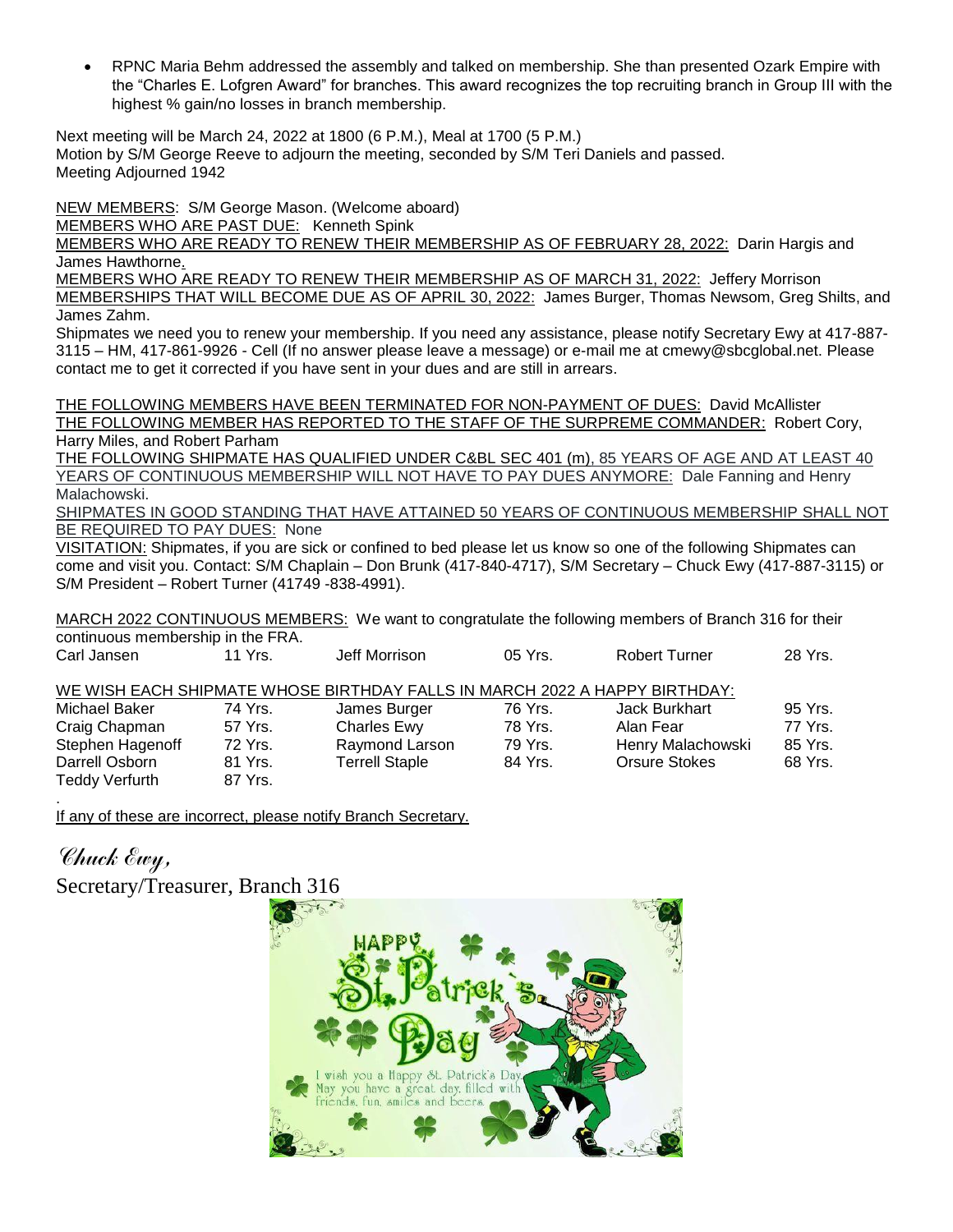## **Proposed Changes to Branch 316's C&BL & SR's**

Article # 1 Sec 101 Add – on April 26, 1966

Article # 2 Sec 203

Del. – To maintain an incorporation of Branch 316 Club.

Article # 5 Sec 501

Chg. – A Nominating Committee will be appointed by Shipmate President at the March meeting.

Article # 5 Sec 502

Chg. – The Nominating Committee will present a slate of officers and Board of Directors at a regular business meeting in the month of April under "New Business".

Article # 5 Sec 503

Chg. – Nominations will again be received from the floor, under "Unfinished and Deferred Business," during the month of May.

 $Add - Sec 503$ 

- (a) Secretary will read the Nominating Committee's recommendation for President.
- (b) President will ask the assembly (3) three times: "Are there any other nominations for President". If not, nominations will close and if more than (1) one nomination, President will be elected by written ballot.
- (c) The same procedure will follow for Vice President, Secretary, Treasurer, and Board of Directors, (if more than (5) five BODs nominated, elect by written ballot.

(d) Majority vote of Branch members present will elect.

Article # 5 Sec 504

Add – Officers Elect and Board of Directors will be installed at a meeting in the month of June.

Article # 6 Sec 602

Chg. – The installation of Branch Officers will take place under "New Business".

 $Chg. -602$  to 603

 $Chg. -603$  to 604

Article # 11 Sec 1108 (B) Chg. – The reference to Chapter XVI to Chapter XVII and delete SR16.  $Chg. - 1109 (A) -$ Reference to 817

SR#1 Add (C) – If the meeting date, time or place is changed, the Secretary will notify the RPNC, RVPNC, and NED. Chg – (C) to (D), (D) to (E), and (E) to (F). Submitted by the By-Laws Committee

Chuck Ewy Nolan Moody Don Brunk

### **We will be voting on these proposed changes at our meeting on March 24, 2022.**